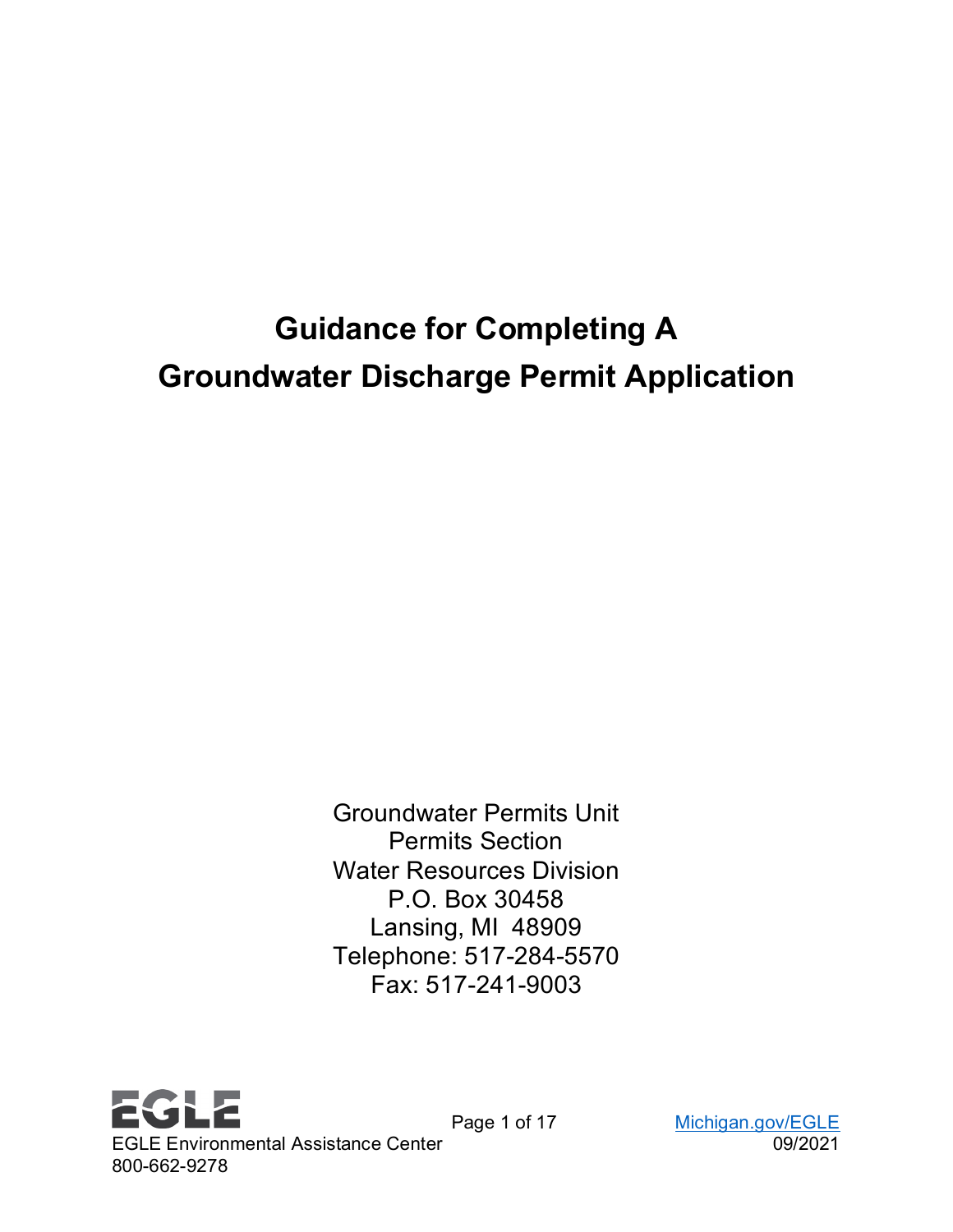| <b>Table of Contents</b> |  |
|--------------------------|--|
|                          |  |
|                          |  |
|                          |  |
|                          |  |
|                          |  |
|                          |  |
|                          |  |
|                          |  |
|                          |  |
|                          |  |
|                          |  |
|                          |  |
|                          |  |
|                          |  |
|                          |  |
|                          |  |
|                          |  |
|                          |  |
|                          |  |



Page 2 of 17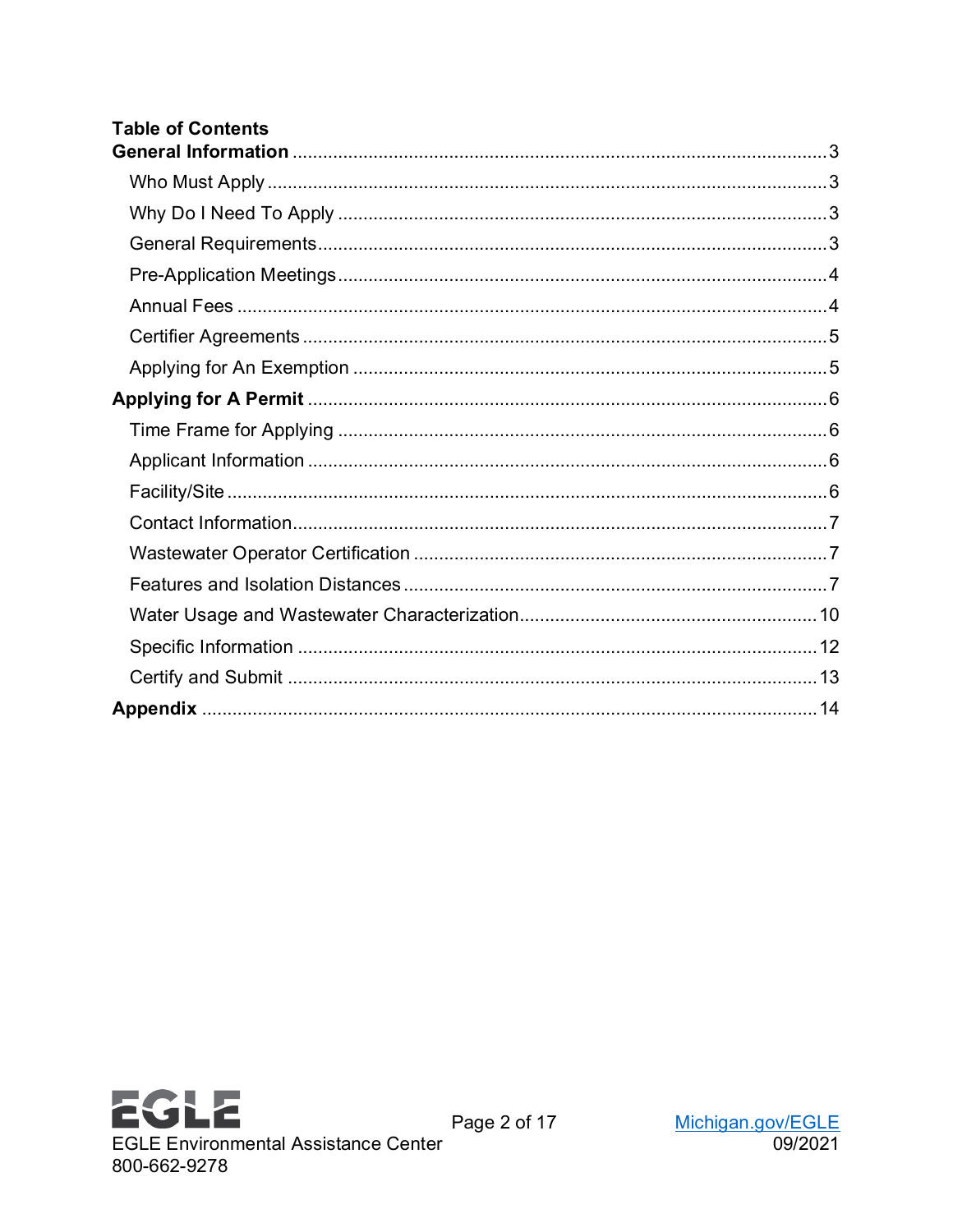## **General Information**

#### <span id="page-2-1"></span><span id="page-2-0"></span>Who Must Apply

Any person discharging waste into the waters of the state must have a valid permit to discharge from the Department of Environment, Great Lakes, and Energy (Department). A "person" is defined as an individual, partnership, corporation, association, governmental entity, or other legal entity. "Waters of the State" is defined as **groundwaters**, lakes, rivers, and streams and all other watercourses and waters, including the Great Lakes, within the jurisdiction of this state. A groundwater discharge is any direct or indirect discharge into the groundwater or on the ground.

#### <span id="page-2-2"></span>Why Do I Need To Apply

The Department aims to protect the groundwaters of the state by ensuring that discharges comply with state regulations. Groundwater discharge permits are required under Part 31, Water Resources Protection (Part 31), of Michigan's Natural Resources and Environmental Protection Act, 1994 PA 451, as amended (NREPA). Part 31 of the NREPA also provides authority for the State to issue groundwater discharge permits.

Groundwater is the source of drinking water for many communities and individual residences throughout Michigan. That means that the water being discharged to the ground could enter an aquifer that a community or private home uses for drinking, cooking, and showering. The Department works to protect these drinking water sources by regulating groundwater discharges.

In addition, groundwater is exchanged with surface water through any surface water body. This exchange of water is constant and causes a mixing of their water qualities. To protect surface water quality the groundwater quality must also be protected, and vice versa.

The Department works to promote wise management of Michigan's air, land, and water resources to support a sustainable and vibrant environment, and healthy communities.

#### <span id="page-2-3"></span>General Requirements

These requirements must be met by all permittees, including those who qualify for a permit exemption. These following requirements are stated in R 323.2204 of [Part 22,](https://ars.apps.lara.state.mi.us/AdminCode/DownloadAdminCodeFile?FileName=R%20323.2201%20to%20R%20323.2240.pdf&ReturnHTML=True) [Groundwater Quality \(Part 22 Rules\)](https://ars.apps.lara.state.mi.us/AdminCode/DownloadAdminCodeFile?FileName=R%20323.2201%20to%20R%20323.2240.pdf&ReturnHTML=True), promulgated pursuant to Part 31.

- 1. The discharge must not become injurious.
- 2. The discharge must not cause runoff to, ponding of, or flooding of adjacent property.
- 3. The discharge must not cause erosion.
- 4. The discharge must not cause nuisance conditions.
- 5. The discharge must be located not less than 100 feet inside the boundary of the property where the discharge occurs, unless a lesser distance is approved by the Department.

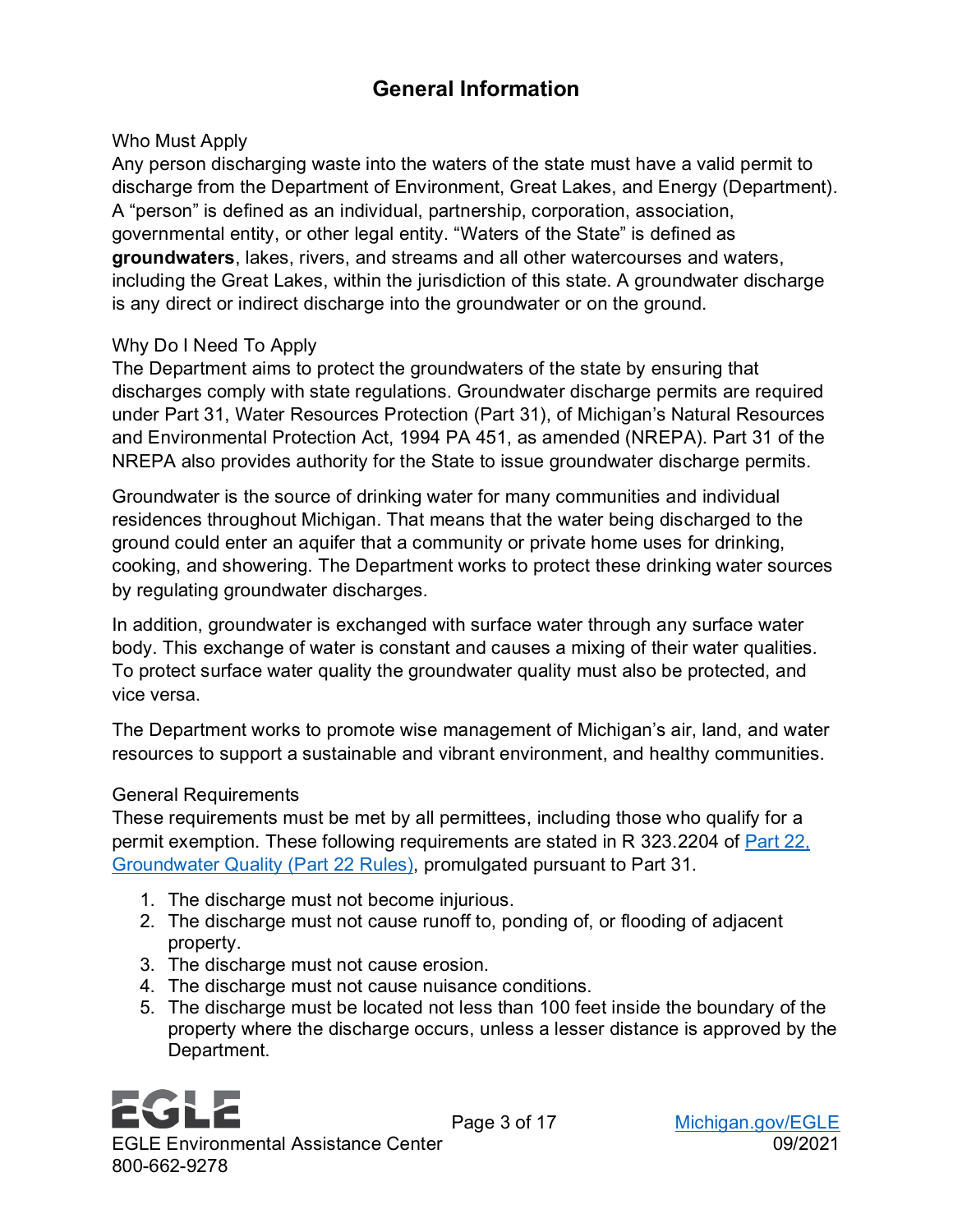- 6. The discharge must be isolated from water supply wells as indicated in Rule 323.2204(2)(d).
- 7. The discharge must not create a facility under Part 201, Environmental Remediation, of the NREPA.

## <span id="page-3-0"></span>Pre-Application Meetings

Pre-application meetings are available to any person that is applying for a permit. These meetings allow permit staff to sit down with the applicant, the consultant, and/or the operator to discuss the site. Technical staff will be available to discuss the discharge, treatment alternatives, hydrogeologic studies, waste characterizations, etc. They are there to answer questions and provide information, as well as discuss any concerns they may have. The Department is not able to design a system for an applicant. For **new use** Rule 2218 permits it is highly recommended that applicants request a preapplication meeting.

To arrange a pre-application meeting, please contact:

## **Sherry Thelen, Groundwater Permits Unit (GPU) Secretary**

Telephone: 517-284-5570 Email: ThelenS5@Michigan.gov

## <span id="page-3-1"></span>Annual Fees

Groundwater permits have no application fee. After issuance, each permit **has an annual fee** that is based on the permit category. These fees are written in the Part 31 Rules in Section R 324.3122 and cannot be changed by GPU staff. The fees are as follows:

| Group 1    | <b>Rule 2218</b>          | \$3,650 |
|------------|---------------------------|---------|
| Group 2*   | Rules 2210(y), 2215, 2216 | \$1,500 |
| Group 2a** | Rules 2210(y), 2215       | \$250   |
| Group 3    | Rules 2211, 2213          | \$200   |

**\***Or a municipality of 1,000 or fewer residents

**\*\***Discharge meets one or more of the following:

- 1. Is from a coin-operated laundromat;
- 2. Is from a car wash or vehicle wash open to the public;
- 3. Is a subsurface sanitary discharge of less than 10,000 gallons per day (GPD) that doesn't meet the terms under Rule 2211(a);
- 4. Is a seasonal sanitary discharge from a public park, public or private RV park or campground, or recreational or vacation camp.

Invoices are mailed annually by January 15<sup>th</sup> for those permitted to discharge on the previous December 15<sup>th</sup>. Payment is due on March 1<sup>st</sup>.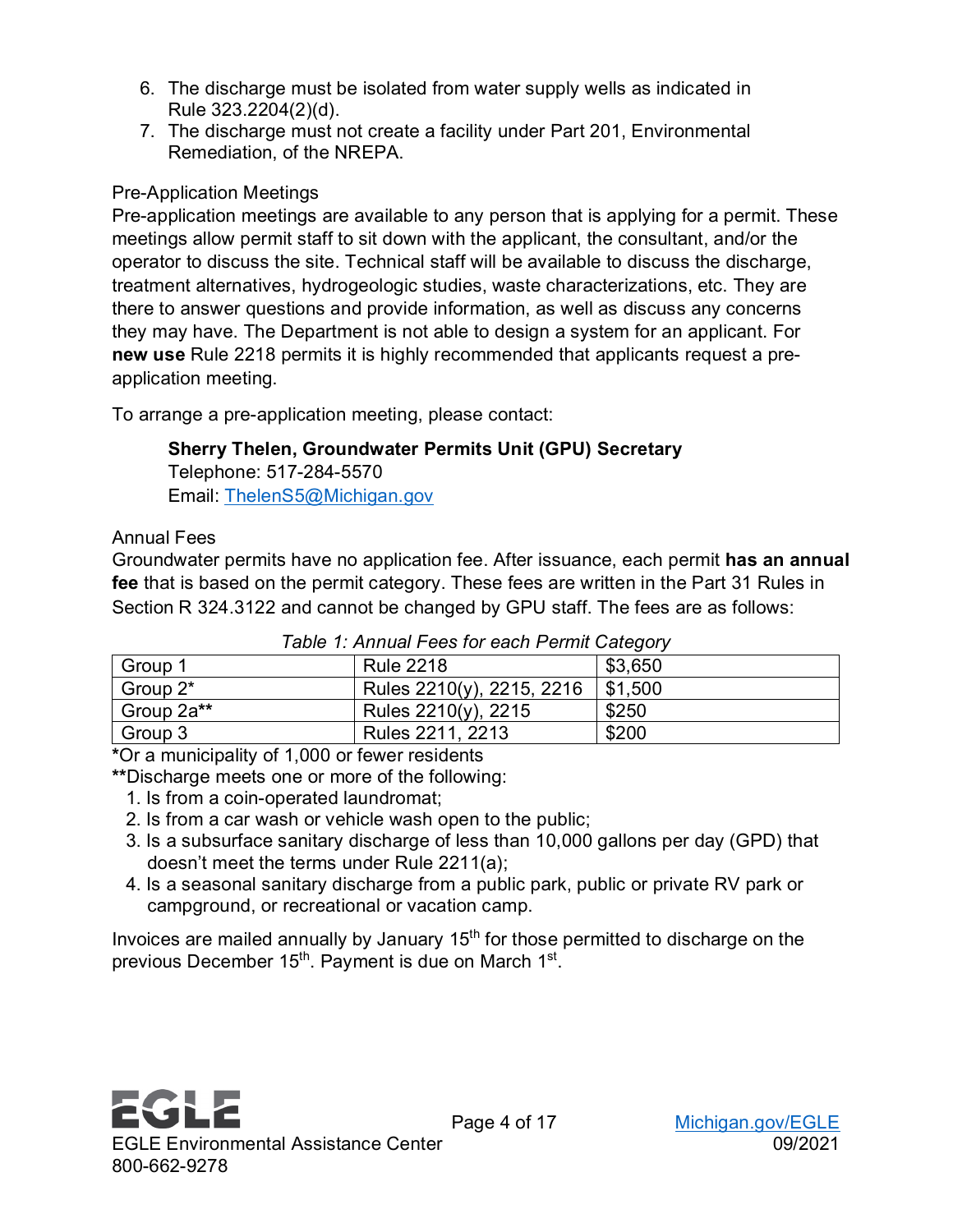#### <span id="page-4-0"></span>[Certifier Agreements](https://www.michigan.gov/documents/deq/wrd-miwaters-certifiers-agreement_494118_7.pdf)

A certifier agreement acts as an electronic signature for the facility. It allows members of the facility to request changes and upload permit documentation into MiWaters on behalf of the site administrator.

The site administrator should be someone who holds authority for the site. Information being submitted into MiWaters is on behalf of this person. This may include the owner, a principal executive officer (vice president, mayor, city manager, etc.), a general partner, or an individual who holds responsibility for the overall operation of the facility (plant manager, operator, superintendent, etc.).

The first two pages of the certifier agreement should be completed by the member of the facility seeking certifier status and the third page should be signed by the site administrator. Every person that is submitting information on MiWaters, no matter what their role, should gain certifier status. If the facility changes ownership, new certifier agreements will need to be filled out. A permit cannot be issued without the proper MiWaters users being certified through the agreement.

A copy of the certifier agreement is located here: EGLE - [MiWaters \(michigan.gov\).](https://www.michigan.gov/egle/0,9429,7-135-3313_72753---,00.html) **Please note** that the form and signature should be an **original, with original ink signatures.** The Department is unable to accept scanned files or a copy of the form.

This is the address that the certifier agreement can be mailed to:

Certifier Agreement Administrator Michigan Department of Environmental Quality P.O. Box 30458 Lansing, MI 48909-7958

#### <span id="page-4-1"></span>Applying for An Exemption

Persons requestion a permit exemption for a domestic equivalent activity, swimming pool drainage and backwash water, and water treatment filter backwash water, are required to submit an application. These types of permit exemption requests **require** an application be submitted so the Department can ensure the discharge is meeting Rule 323.2204 (General Requirements, page 3).

The applicant should fill out the application titled "Groundwater Discharge Permit Application Groundwater Exemption." The Department highly recommends reaching out to the [district compliance staff](https://www.michigan.gov/documents/deq/wrd-31gw-staff_344962_7.pdf) in charge of the discharge area to discuss a possible exemption before filling out an application.

The following sections of these instructions will help to complete the groundwater discharge permit application.

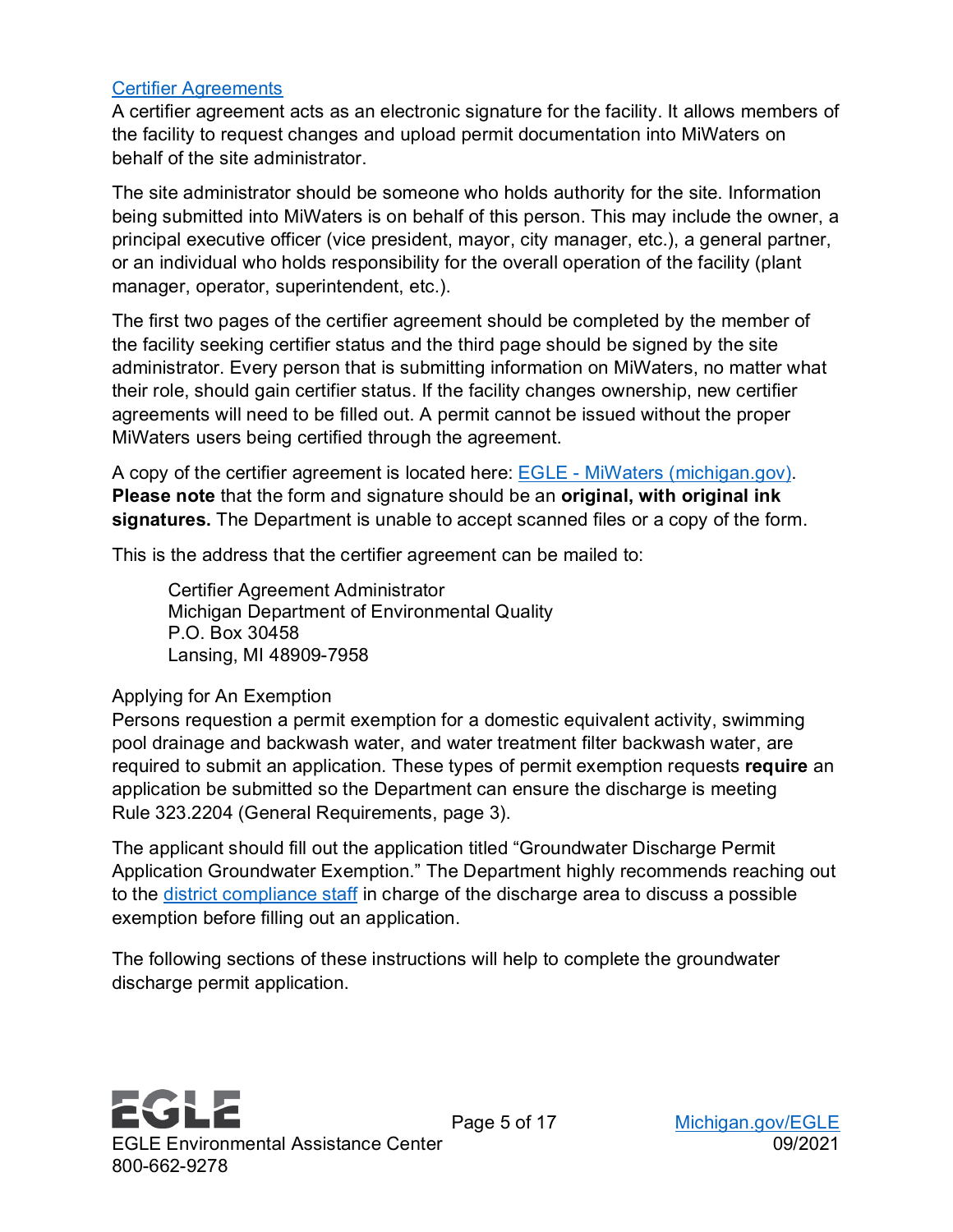## <span id="page-5-1"></span><span id="page-5-0"></span>Time Frame for Applying

**New Discharge:** An application must be submitted **at least 180 days** before the expected start date of discharge. After the permit is issued it will be valid for **a maximum of five years.** Within **180 days** prior to the permit expiring, the applicant is expected to **reapply.** Continued discharge of wastewater to the ground without a valid discharge permit is a violation of Part 31. If the applicant does not reapply before the permit expires, they may be issued a violation notice and be subject to fines.

**Reissuance:** Every permit that is up for reissuance must apply **180 days** before the expiration date of the permit. The reapplication date will be listed in the permit. Continued discharge of wastewater to the ground without a valid discharge permit is a violation of Part 31. If the applicant does not reapply before the permit expires, they may be issued a violation notice and be subject to fines.

## <span id="page-5-2"></span>**Applicant Information**

The Applicant/Owner is the owner of the facility and is the person who is **legally responsible** for the discharge. The name entered in this section will be the name of the person or entity that will appear **in the permit**. The application will automatically fill this section with the name of the person who is filling out the application. **If the person filling out the application is not the owner or person legally responsible for the discharge, then this information needs to be changed to reflect the proper person or entity.**

## <span id="page-5-3"></span>**Facility/Site**

*Site Name*: The site name of the facility should autofill. If applying for reissuance the site name should match the site name on the current permit. If applying for a new discharge, the site name listed on the application should match the New Site Name created in MiWaters. If it does not match, please contact the Department. The site name should be the name of the business, not the owners name or address.

*Discharging Facility Name*: Only fill this out if the discharge location differs from the site name.

*Discharge Location*: The discharge location map is interactive. You can move the map to the correct location and then zoom in or out as needed to identify the correct site. Then click the location and a red map point will appear. Once the red map point is visible, the latitude and longitude for that location will automatically appear in the location coordinates box below the map. It is important that the red map point is placed. This should be as close to the actual discharge location as possible.

*Discharge Location Address:* This should be the address of the site.

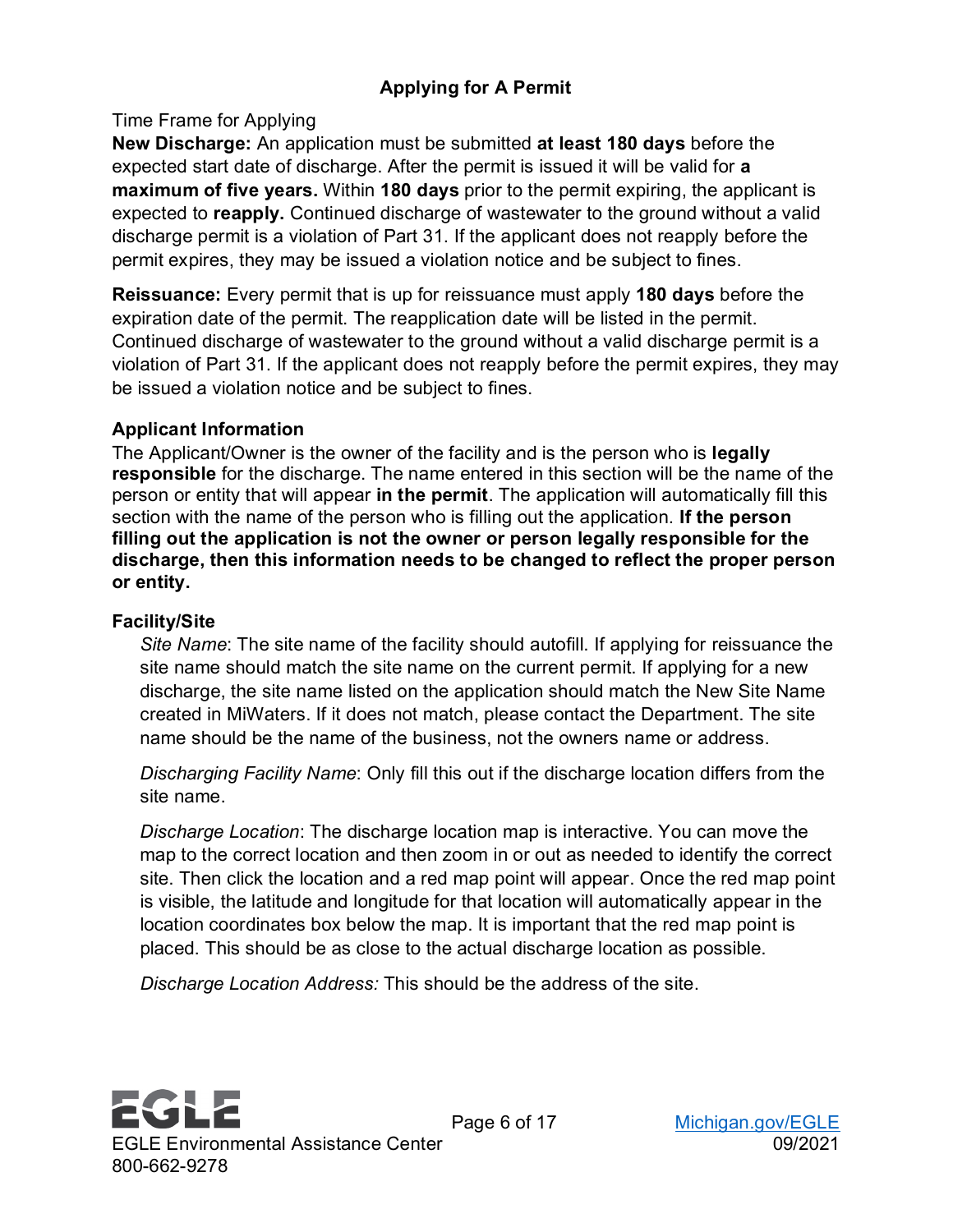*Additional Location Maps or Diagrams*: Site maps will be required later in the application. This section is intended for any maps that may provide any additional information on the location of the facility or discharge.

*Facility Type:* 

- Municipal: A facility owned and/or operated by a city, town, or other unit of government;
	- o **Sanitary Only:** Does not include wastewater inputs from industrial sources.
	- o **Sanitary and Industrial Inputs:** Includes wastewater inputs from both sanitary and industrial sources.
- Industrial: A facility owned and/or operated by an industrial user (such as a manufacturer).
- Commercial: A facility owned and/or operated by a non-industrial commercial user (such as a business, private enterprise, trade, or merchant).

*Are all parts of the treatment system and discharge areas owned by the applicant?:* If the entire discharge area and wastewater treatment system are not owned by the permit applicant then permission to discharge is required. A document granting approval signed by the property owner is required in the application.

## <span id="page-6-0"></span>**Contact Information**

At a minimum, the following contacts are required:

- Annual Billing Contact This should be the person and address that will receive the annual permit fee invoices.
- Application Contact
- Facility Contact
- DMR Contact

More than one contact can be added; the bottom of the page has the option to "Add New Contact Information." This will bring up another contact form to fill out.

## <span id="page-6-1"></span>**Wastewater Operator Certification**

If the facility does not have a certified operator, contact the [district compliance staff](https://www.michigan.gov/documents/deq/wrd-31gw-staff_344962_7.pdf) as soon as possible. In the meantime, enter the application contact's phone number (as this is a requested field) to continue to move forward with the application process.

## <span id="page-6-2"></span>**Features and Isolation Distances**

*Are there any known groundwater contamination sites within ¼ mile of your disposal site?* Please use the instructions listed to look up this information before selecting "I'm not sure" as an answer.

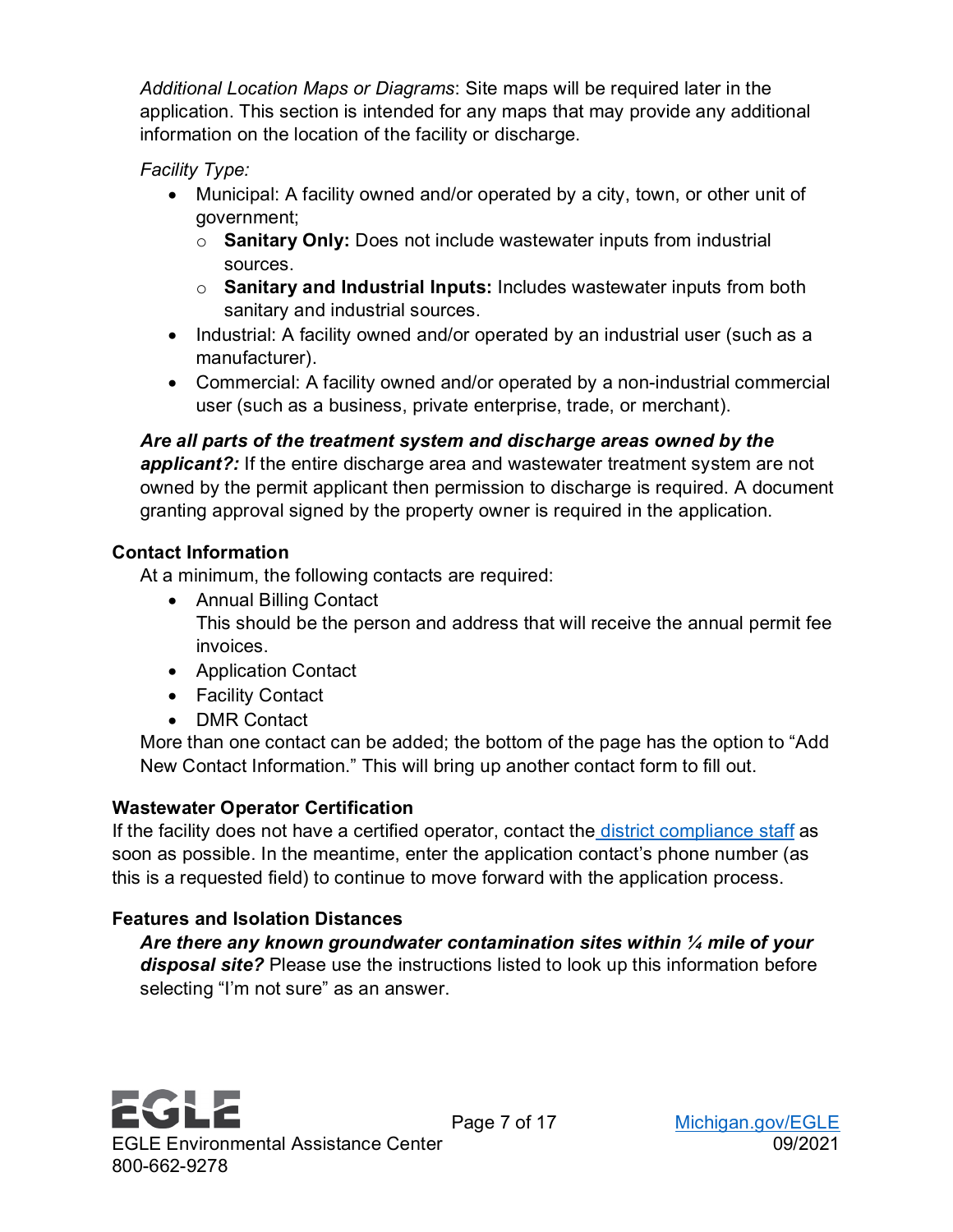*Is your facility located in a designated provisional or traditional wellhead protection area?* Please use the instructions listed to look up this information before selecting "I'm not sure" as an answer.

*Isolation Distances from Wells***:** There are different minimum isolation distances required for different permit categories. These are listed in Tables 2 and 3 below:

| <b>Well Type</b>                                                              | <b>Description</b>                                                                                                                                           | <b>Examples</b>                                                                               |
|-------------------------------------------------------------------------------|--------------------------------------------------------------------------------------------------------------------------------------------------------------|-----------------------------------------------------------------------------------------------|
| Type I<br>Community<br><b>Public Water</b><br>Supply                          | Provides year-round service to not less than<br>25 residents OR not less than 15 living units                                                                | Municipalities,<br>Apartments,<br>Condominiums,<br>Nursing Homes,<br><b>Mobile Home Parks</b> |
| Type IIa<br>Nontransient<br>Noncommunity<br><b>Public Water</b><br>Supply     | Serves not less than 25 of the SAME<br>people for at least six months per year                                                                               | Schools, Industries,<br><b>Places of Employment</b>                                           |
| Type IIb<br><b>Transient</b><br>Noncommunity<br><b>Public Water</b><br>Supply | Serves not less than 25 people OR not less<br>than 15 connections for at least 60 DAYS<br>per year                                                           | Hotels and<br>Restaurants (with less<br>than 25 employees),<br>Campgrounds                    |
| Type III<br><b>Public Water</b><br>Supply                                     | Anything not considered a Type I or Type II<br>water supply; serves less than 25 people<br>AND 15 connections, or operates for less<br>than 60 days per year | <b>Small Apartment</b><br>Complexes and<br>Condominiums,<br>Duplexes, all Others              |
| <b>Private Water</b><br>Supply<br>(Domestic)                                  | Serves a single living unit                                                                                                                                  | <b>Single Family Home</b>                                                                     |

#### *Table 1: Definition of each Well Type*

*Table 2: Minimum Isolation Distances for 2211, 2213, 2215, 2216(2a-2b), and 2216(4) permits*

| <b>Well Type</b> | Distance (ft) |
|------------------|---------------|
| Type I           | 200           |
| Type IIa         | 200           |
| Type IIb         | 75            |
| Type III         | 75            |
| Domestic         | 50            |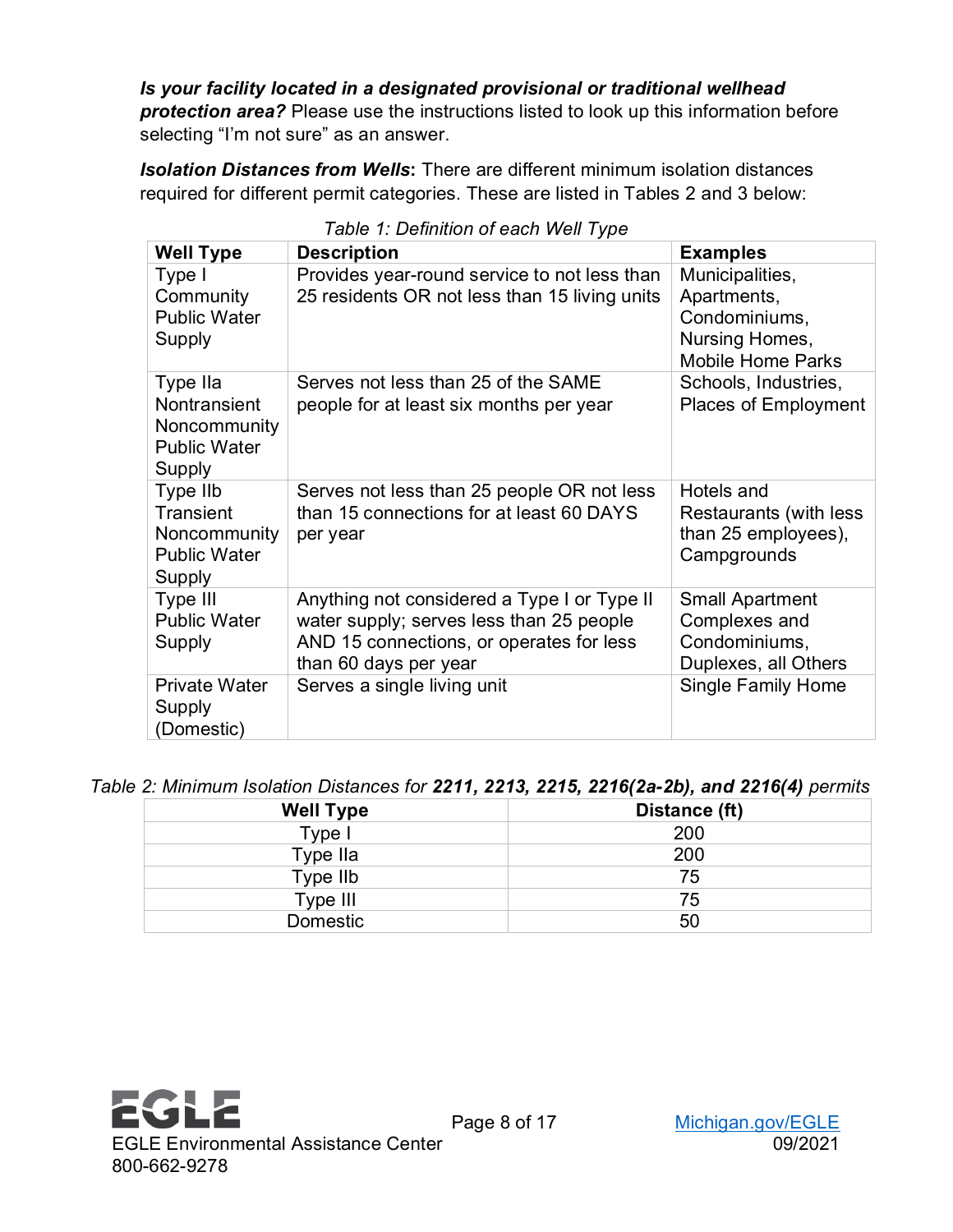| <b>Well Type</b> | Distance (ft) |  |
|------------------|---------------|--|
| Type I           | 2,000         |  |
| Type IIa         | 2,000         |  |
| Type IIb         | 800           |  |
| Type III         | 800           |  |
| <b>Domestic</b>  | 300           |  |

*Table 3: Minimum Isolation Distances for 2216(3) and 2218 permits*

The facility can utilize the GeoWebFace mapping tool to help identify nearby drinking water wells found at: [http://www.deq.state.mi.us/GeoWebFace/.](http://www.deq.state.mi.us/GeoWebFace/) Using the map on the page, the applicant can zoom to the groundwater discharge area, or use the quick zoom tool under the map tools tab to search the facility address. Under the Layers Tool tab, click the checkbox next to Geology Header. Under the Geology header, click the checkbox next to Wellogic Type I Water Wells, Wellogic Type II Water Wells, and Wellogic Water Wells. To determine distances, the applicant can use the measure tool under the map tools tab. Figures can be found in the Appendix.

*Adjacent Property Owners*: This should be anyone that shares a **property boundary** with the site. This should include businesses, industries, or households. Either add these owners in the MiWaters format, adding a row for each owner, or upload a document with the list of adjacent property owners. The applicant may want to look online for a Geographic Information System parcel map for the area or contact the local equalization office to collect the information.

*Site Map 1*: This site map is expected to include a topographic map with the discharge location indicated. Major roads and streets, the township and county name, and the property boundary should all be included. The Department will accept an aerial photo in place of a topographic map as long as it is done **legibly,** neatly, and all other required information is included, as listed. A site map which the permit writers cannot read **will not be accepted.**

*Site Map 2:* Include the discharge location's distance from the property boundary, and major roads and streets. A site map which the permit writers cannot read **will not be accepted.**

*Water Treatment Additives*: "Additive" means a substance added to water to enhance its effectiveness for uses such as, but not limited to, cleaning, disinfecting, heating, and cooling. This should include products such as soaps and detergents used. If the additives have been previously approved, please attach any proof of approval (such as a letter or email from the Department). All products used at the facility are considered water treatment additives and should be listed in the application. Most additives require a formal review and approval for use. If there are additives that require a formal review and are not yet approved (or no approval letter

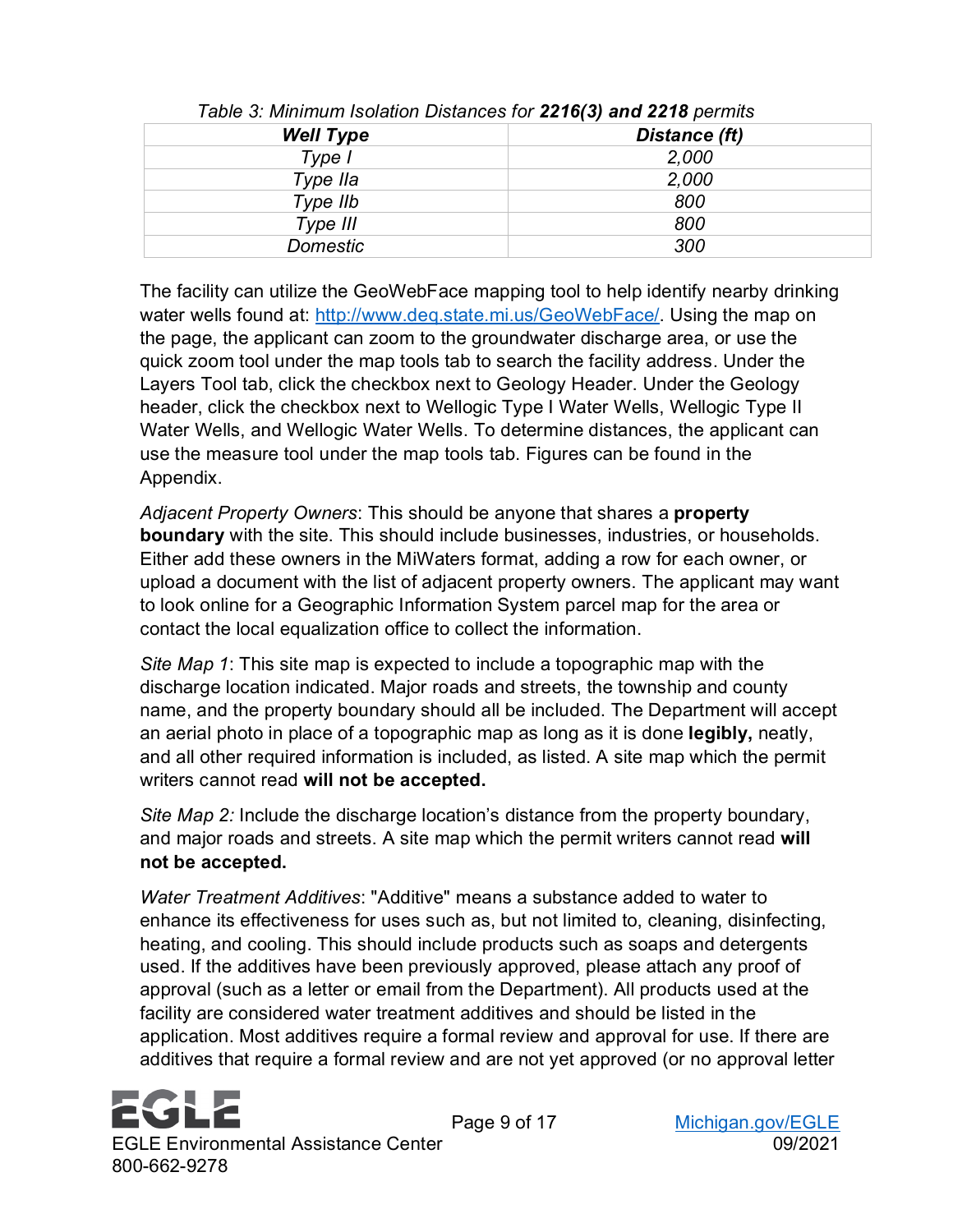is presented), the permit writer will ask that the facility fill out a water treatment additive application. The additive review process is separate from the permit process and will not hold up issuance of the permit.

## <span id="page-9-0"></span>**Water Usage and Wastewater Characterization**

*Water Usage Diagram*: The water usage diagram should be a simple flow chart of the system. The following should be included:

- Influent (water supply).
- Sources of wastewater (bathrooms, showers, homes, campsites, items power washed, production process, etc.).
	- o Include the number of wastewater sources and expected flow volumes.
- Treatment system.
	- $\circ$  Include each step of the treatment system, including flow rates and system sizing.
	- $\circ$  For a simple system, such as a septic tank/drainfield, indicate the number of septic tanks/drainfields and the sizing of each component.
- Additives (if applicable).
	- o Indicate where in the process the additives are added.
	- o For additives used for purposes other than wastewater treatment, such as a cleaning product, be sure to include them with the appropriate source of wastewater
	- o Include volumes whenever possible.

## **An example of a complete water usage diagram can be found in the Appendix.**

*Narrative Description:* The narrative description should be an overview of the facility and treatment system. It should work to serve as a description of the water usage diagram. The facility will need to provide a detailed description of any processes or activities that produce wastewater. The following should be included:

- What the facility does.
- When the facility operates.
- What product(s) are manufactured (if applicable).
- Waste streams that make up the discharge (bathrooms, showers, homes, campsites, items power washed, production process, etc.).
- Description of how flow volumes are measured (flow meter, pump counter, etc.).
- Description of the treatment system.
- Description of the discharge method.
- Description of the groundwater monitoring system (if applicable).
- **If it is a municipal wastewater treatment plant** include a description of the area served.

The facility should provide as much detail as possible. Items to include in the narrative description based on the type of facility are as follows:

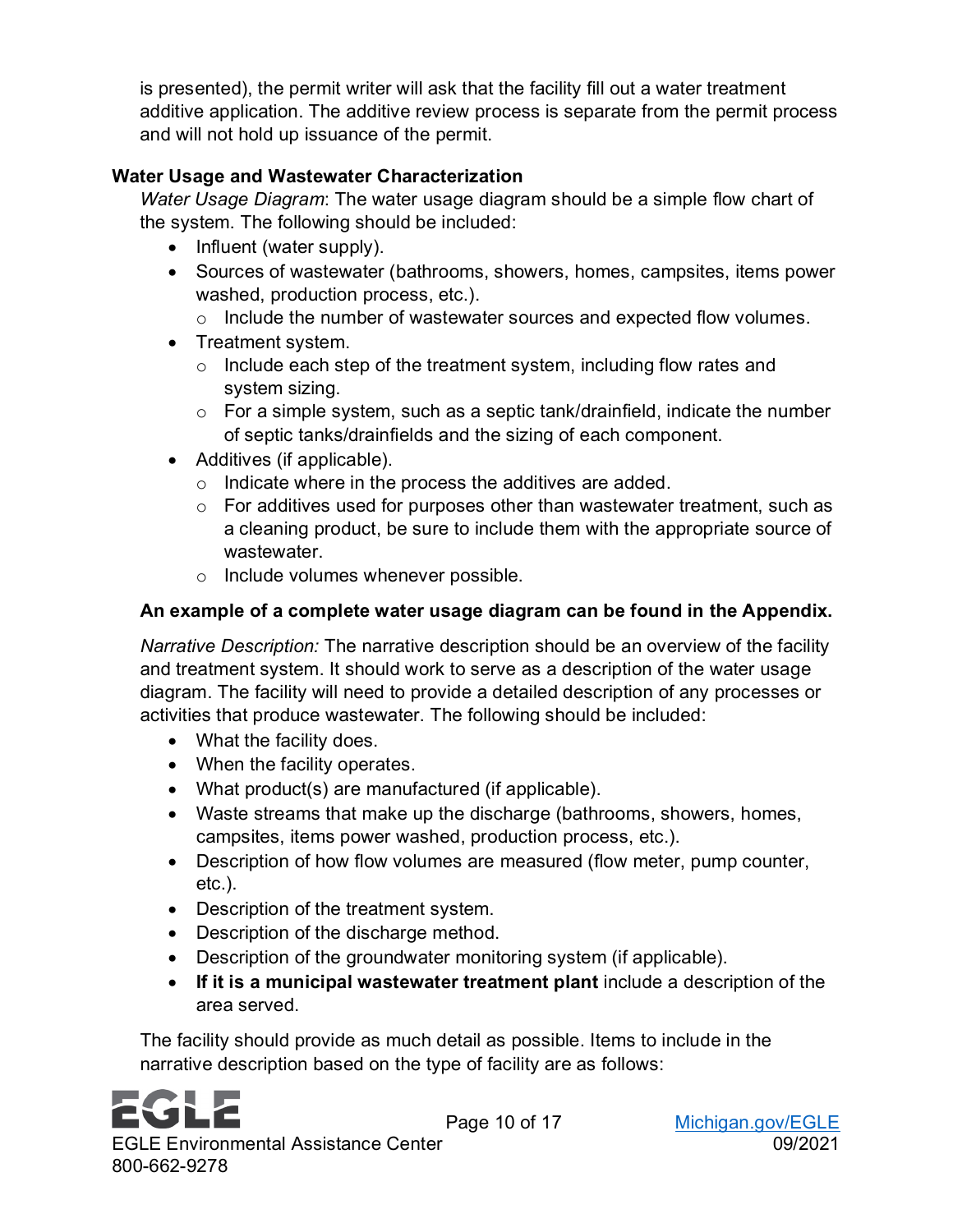- *Wastewater Treatment Plants*
	- o What facilities the plant accepts wastewater from (homes, breweries, wineries, meat processors, car washes, industrial facilities).
	- o Does the facility have an established Industrial Pre-Treatment Program  $(IPP)$ ?
	- o Design capacity of the system.
- *Animal Care Facility*
	- o Number of kennels at the facility or number of dogs washed per day.
	- $\circ$  Is there a filter on the treatment system?
- *Campgrounds*
	- o Number of campsites at the facility, including specifications on the type of site (rustic, full-service cabins, etc.).
	- o When the facility is open (is the discharge seasonal).
	- o Dump stations at the facility.
	- o Food stands or other food preparation at the facility.
- *Housing (Apartments, Mobile Home Parks, Houses)*
	- o Number of apartments (with number of bedrooms), mobile homes, or houses that the system serves
	- $\circ$  Is the facility at full build-out?
	- o Any drinking water treatment at the facility (water softener, arsenic filtration, etc.). Where is the backwash from those systems discharged?
- *Winery, Brewery, Cidery, and Distillery*
	- o The number of fermentation tanks or other holding tanks.
	- o Number of total gallons or barrels of product made in a year.
	- o Period of time that crush occurs.
	- $\circ$  Frequency of fermentation tank cleaning and the amount of water used per cleaning.
	- o How the facility disposes of mash and other solids after crush.
	- $\circ$  Description of what is done with a batch that does not meet the facility's standards.
	- o Description of any bottling operations.
- *Food Processors*
	- o Items that are processed at the facility and at what time of year.
	- $\circ$  If the facility has brine tanks, location and number of tanks.
- *Marijuana Grow Facilities*
	- $\circ$  A description of the grow process at the facility.
	- o The number of plants and/or licensing classification (Class A, B, or C).
	- $\circ$  A description of all possible factors that may contribute to the wastewater stream such as, but not limited to, runoff from watering plants, reverse osmosis backwash water, water collected from dehumidification systems, and water collected from floor drains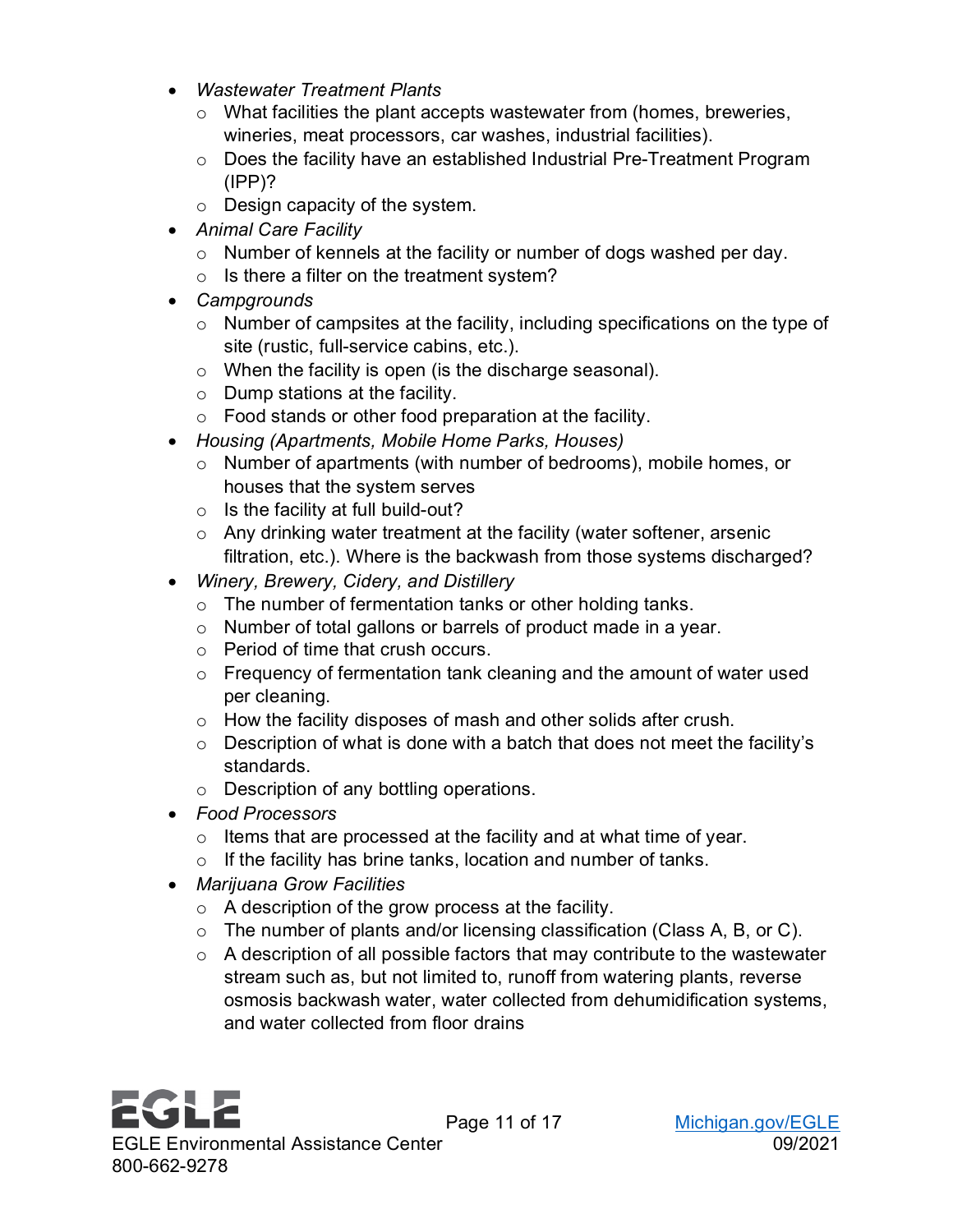$\circ$  Any processing of the plants or extractions of oil happening at the facility, including any plans for processing in the future

## **An example of a complete narrative description can be found in the Appendix.**

*Wastewater Characterization:* Analytical results of the wastewater are required by the Department to determine if the facility is being protective of the groundwater and to determine if the treatment system is working properly. The following are required:

- Biological Oxygen Demand (BOD)
- Total inorganic nitrogen (TIN)
	- o Ammonia nitrogen
	- o Nitrate nitrogen
	- o Nitrite nitrogen
- Total phosphorus (TP)
- Sodium
- Chloride

If the facility has regularly scheduled monitoring reporting that includes these parameters, this is accepted as the wastewater characterization. **A copy of a recent lab sheet should be provided** for the Department to confirm the analytical methods being used at the lab.

For **new facilities** the characterization should come from other sites that are similar, or representative data from the industry of the proposed discharge. If there is no data, contact the Department to see if they have had any existing sites that are similar.

## <span id="page-11-0"></span>**Specific Information**

*Discharge Volume:* The **current discharge volume** should be the current permitted volume (what is on the facility's current permit). The **proposed volume** should be the discharge volume that is **proposed for the new permit**. If it's an increased volume, enter it in proposed volume column. If the permit is to be reissued with no changes put the same volume into both columns. If it is a **new facility**, only a proposed volume is necessary.

*Treatment Method/Discharge Method Description:* Describe both the treatment method and discharge method (these will be separate sections). This should be as detailed as possible; include each step and what each step does. For discharge, please include type of discharge, number of points of discharge, area, and name of the method, if applicable.

## **For a Rule 323.2211 Sanitary Sewage, Laundromat Wastewater, Non-contact Cooling Water, and Fruit and Vegetable Washwater**

*System Characteristics:* To qualify for the permit category **all of the points must be met**. These characteristics come straight out of the requirements in the Part 22 Rules for each permit category.

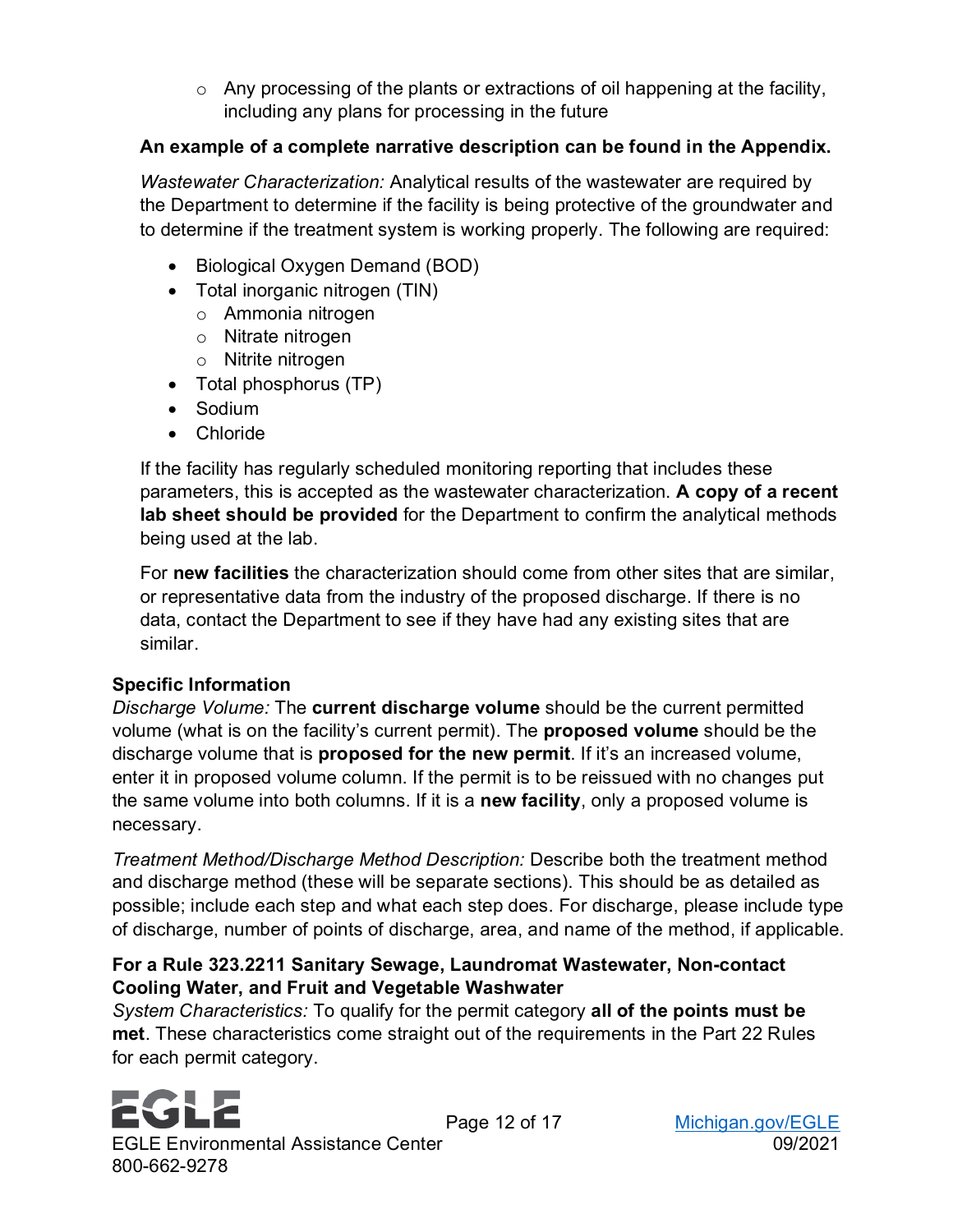#### <span id="page-12-0"></span>**Certify and Submit**

Department staff cannot work on the application until it is submitted (in the "Certify & Submit" step of the application process). Once this step is completed, the application will enter the GPU's Inbox in MiWaters. The application will then be assigned to a permit writer in the GPU; and the applicant will be notified of this assignment. The GPU's staff will review the application for completeness. If information is missing from the application the GPU staff will submit **corrections requests**. These corrections requests will automatically put the application on hold and processing the application will not continue until the requested information is provided.

If you need this information in an alternate format, contact **EGLE-**[Accessibility@Michigan.gov](mailto:EGLE-Accessibility@Michigan.gov) or call 800-662-9278.

EGLE does not discriminate on the basis of race, sex, religion, age, national origin, color, marital status, disability, political beliefs, height, weight, genetic information, or sexual orientation in the administration of any of its program or activities, and prohibits intimidation and retaliation, as required by applicable laws and regulations. Questions or concerns should be directed to the Nondiscrimination Compliance Coordinator at [EGLE-NondiscriminationCC@Michigan.gov](mailto:EGLE-NondiscriminationCC@Michigan.gov) or 517-249-0906.

Michigan's Environmental Justice Policy promotes the fair, non-discriminatory treatment and meaningful involvement of Michigan's residents regarding the development, implementation, and enforcement of environmental laws, regulations, and policies by this state. Fair non-discriminatory treatment intends that no group of people, including racial, ethnic, or low-income populations, will bear a disproportionately greater burden resulting from environmental laws, regulations, policies, and decision-making. Meaningful involvement of residents ensures an appropriate opportunity to participate in decisions about a proposed activity that will affect their environment and/or health.

This publication is intended for guidance only and may be impacted by changes in legislation, rules, policies, and procedures adopted after the date of publication. Although this publication makes every effort to teach users how to meet applicable compliance obligations, use of this publication does not constitute the rendering of legal advice.

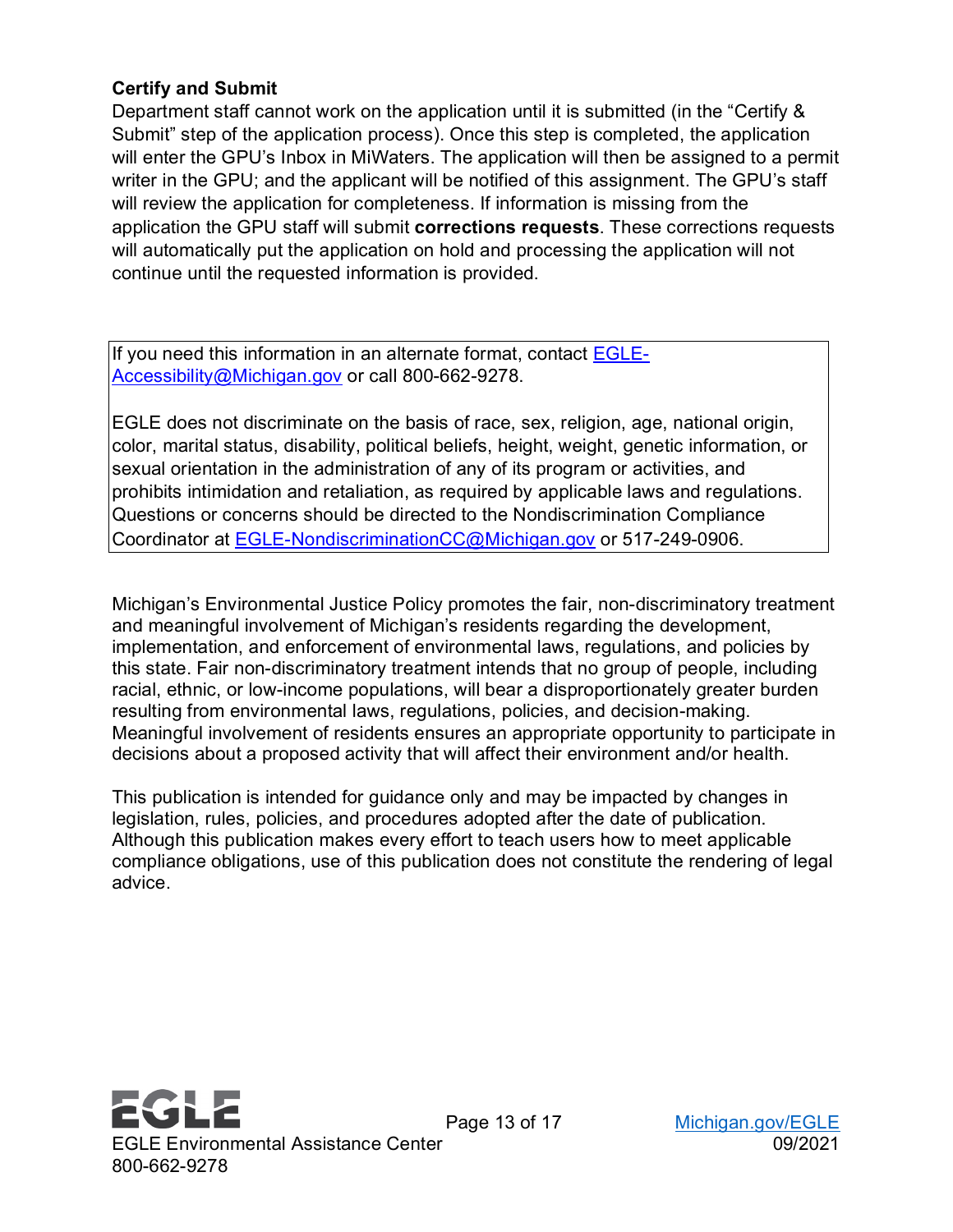## **Appendix**

<span id="page-13-0"></span>



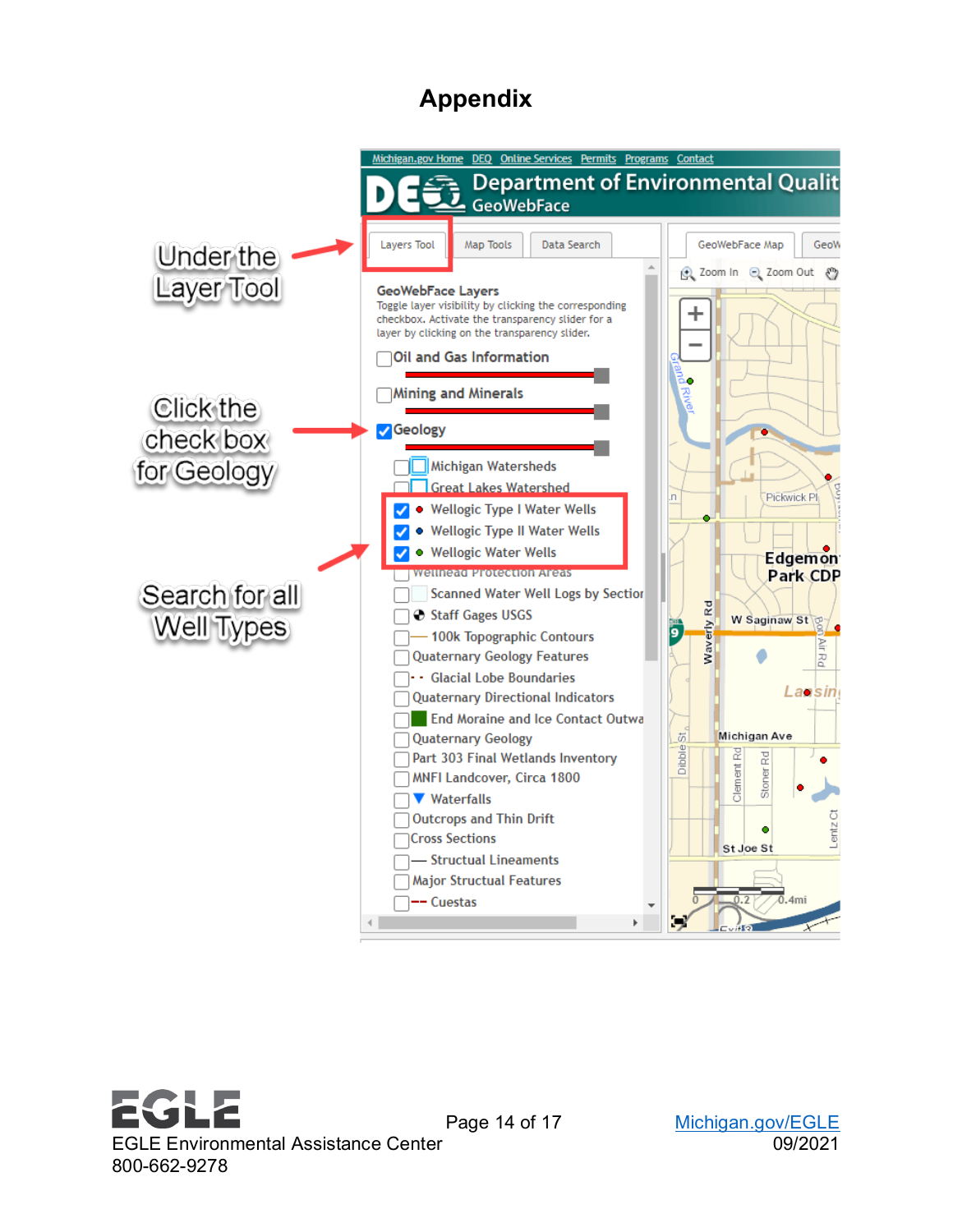



[Michigan.gov/EGLE](http://www.michigan.gov/egle)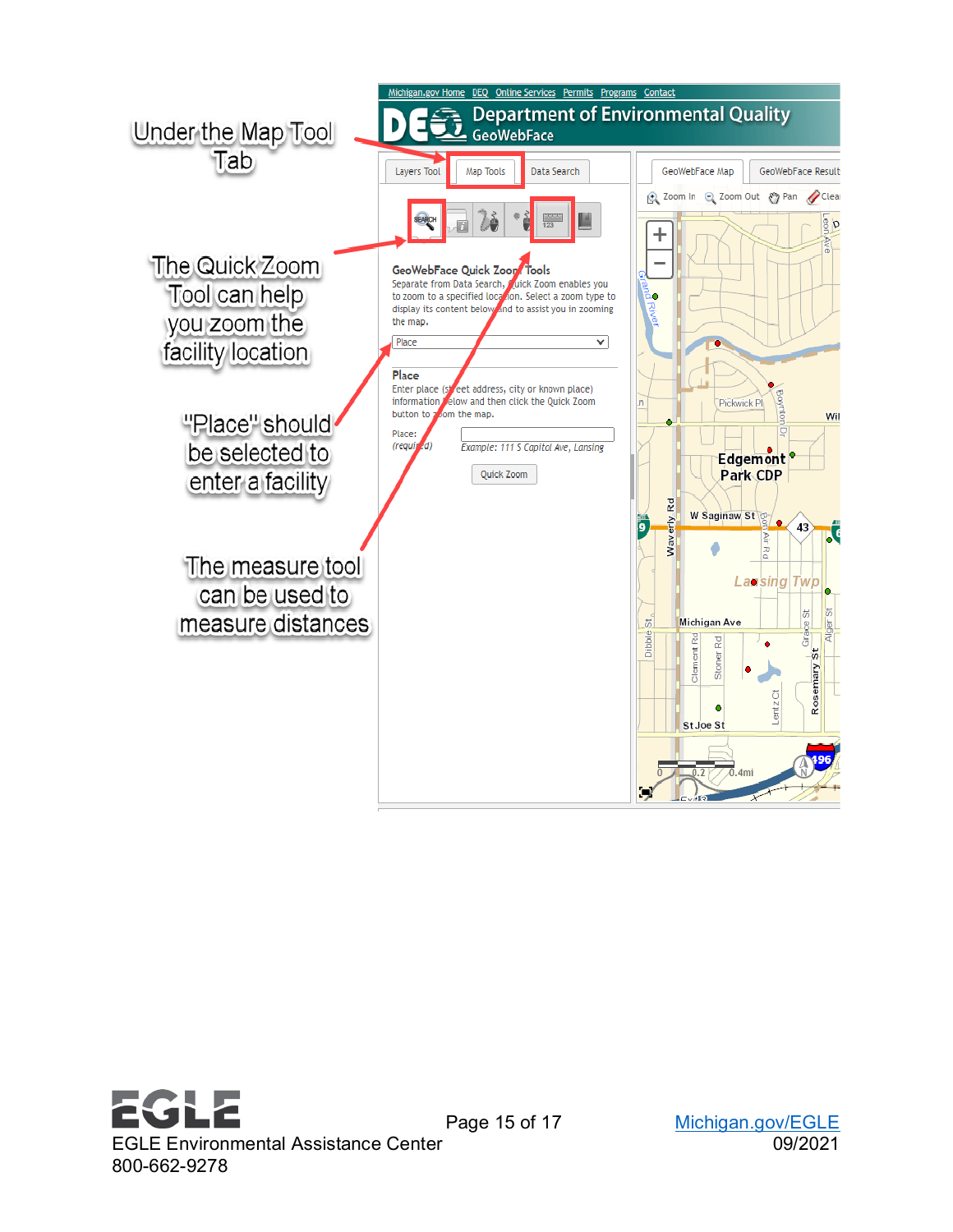

*Figure 1: Water Usage Diagram Example 1. This is an example for a housing facility with facultative lagoons.*

*Narrative Description for Example 1: Please note the following example is fabricated, and so values are not correctly calculated.* 

Example 1 is a housing facility that has 150 two-bedroom apartments. Each apartment can house between one to four people. The wastewater produced is sanitary sewage only. There are no water treatment systems on site. The facility can produce a maximum of 45,000 gallons/day. The waste is sent to a lift station to be pumped to a two-cell lagoon system. Each cell is 500 x 100 ft. The wastewater is then sent to a pump station to be discharged to one of the two spray irrigation fields. The irrigation fields are 100,000 square feet each. Each field has six spray heads with a 55 ft radius. The facility only discharges between June 1 to October 1. Three monitoring wells are located south of the facility, sampling reports are submitted annually for those wells.



Page 16 of 17 [Michigan.gov/EGLE](http://www.michigan.gov/egle)